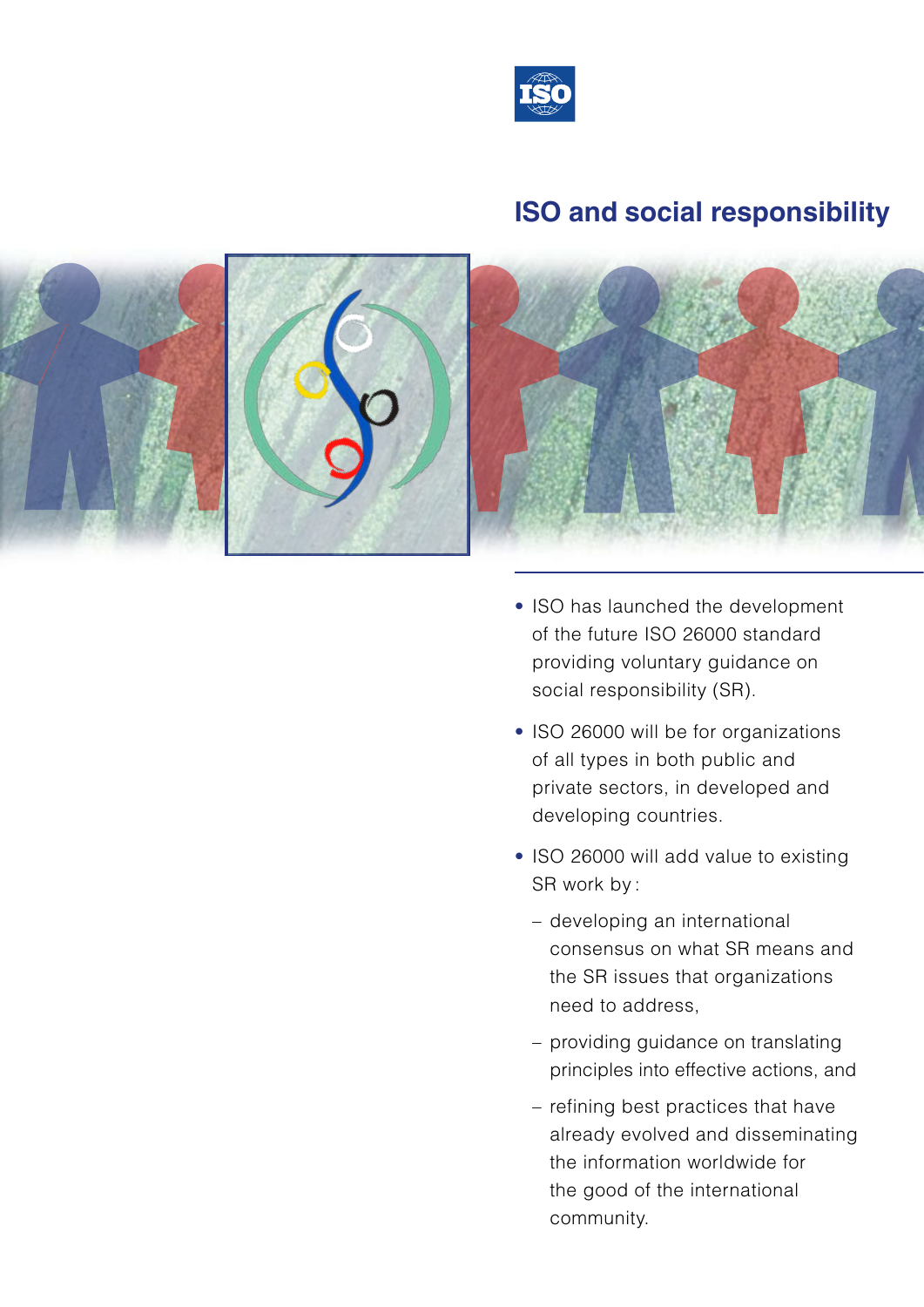*ISO 26000 will add value to existing initiatives for social responsibility by providing harmonized, globally relevant guidance based on international consensus among expert representatives of the main stakeholder groups and so encourage the implementation of best practice in social responsibility worldwide.*



## *What is ISO 26000?*

ISO 26000 is the designation of the future International Standard giving guidance on social responsibility (SR). It is intended for use by organizations of all types, in both public and private sectors, in developed and developing countries. It will assist them in their efforts to operate in the socially responsible manner that society increasingly demands.

ISO 26000 contains guidance, not requirements, and therefore will not be for use as a certification standard like ISO 9001:2000 and ISO 14001:2004.

# *Why is ISO 26000 important?*

Sustainable business for organizations means not only providing products and services that satisfy the customer, and doing so without jeopardizing the environment, but also operating in a socially responsible manner. Pressure to do so comes from customers, consumers, governments, associations and the public at large. At the same time, far-sighted organizational leaders recognize that lasting success must be built on credible business practices and the prevention of activities such as fraudulent accounting and labour exploitation.

On the one hand, there has been a number of highlevel declarations of principle related to SR and, on the other, there are many individual SR programmes and initiatives. The challenge is how to put the principles into practice and how to implement SR effectively and efficiently when even the understanding of what "social responsibility" means may vary from one programme to another.

ISO's expertise is in developing harmonized international agreements based on double levels of consensus : among the principal categories of stakeholder, and among countries (ISO is a network of the national standards bodies of 157\* countries).

The future ISO 26000 will distil a globally relevant understanding of what social responsibility is and what organizations need to do to operate in a socially responsible way.

## *What will ISO 26000 contain?*

The detailed content of ISO 26000 will evolve throughout its development process. The current\* working document covers the following:

Foreword

Introduction

- **1** Scope
- **2** Terms and definitions
- **3** Understanding social responsibility
- **4** Principles of social responsibility
- **5** Recognizing social responsibility and engaging stakehoders
- **6** Guidance on social responsibility core subjects
- **7** Guidance on implementing practices of social responsibility

Annex A – Social responsibility initiatives Bibliography

Index

\* At 1 July 2008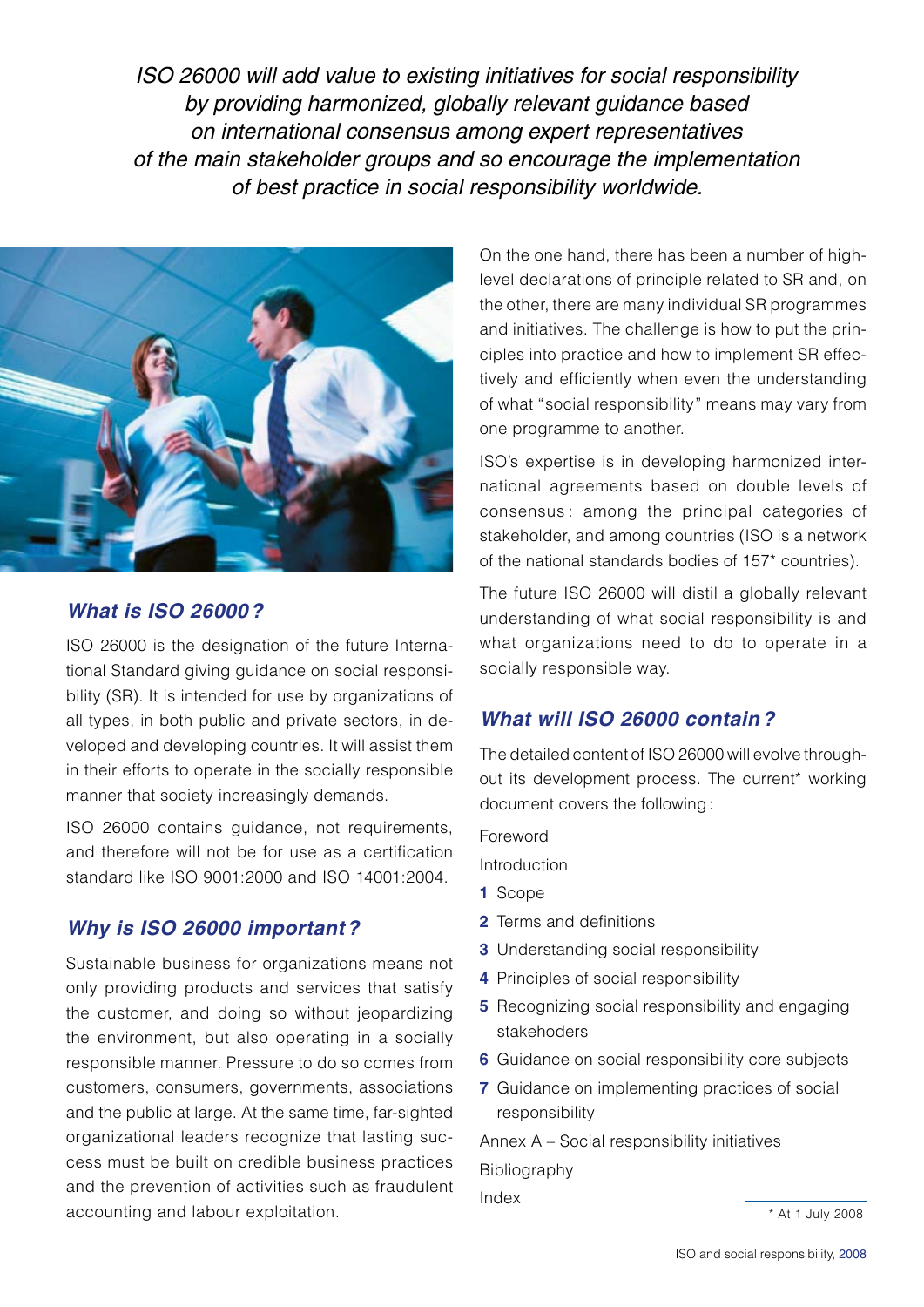

The guidance in ISO 26000 is intended to be clear and understandable, even to non-specialists, objective, and applicable to all types of organization, in both private and public sectors.

#### *How will ISO 26000 relate to existing good work?*

The guidance in ISO 26000 will draw on best practice developed by existing public and private sector SR initiatives. It will be consistent with and complement relevant declarations and conventions by the United Nations and its constituents, notably the International Labour Organization (ILO), with whom ISO has established a Memorandum of Understanding (MoU) to ensure consistency with ILO labour standards. ISO has also signed an MoU with the United Nations Global Compact Office (UNGCO) to enhance their cooperation on the development of ISO 26000 and with the Organisation for Economic Co-operation and Development (OECD) to ensure consistency with OECD guidelines.

#### *How did the ISO 26000 initiative come about ?*

The need for ISO to work on an SR standard was first identified in 2001 by ISO/COPOLCO, Committee on consumer policy. In 2003, the multi-stakeholder ISO Ad Hoc Group on SR which had been set up by ISO's Technical Management Board (TMB) completed an extensive overview of SR initiatives and issues worldwide. In 2004, ISO held an international, multi-stakeholder conference on whether or not it should launch SR work. The positive recommendation of this conference led to the establishment in late 2004 of the ISO Working

Group on Social Responsibility (WG SR) to develop the future ISO 26000 standard.

# *Who is developing ISO 26000?*

Eighty\* countries and 39\* organizations with liaison status are participating in the WG SR under the joint leadership of the ISO members for Brazil (ABNT) and Sweden (SIS). The main stakeholder groups are represented : industry, government, labour, consumers, nongovernmental organizations, service, support, research and others, as well as a geographical and gender-based balance of participants.

### *When will ISO 26000 be ready?*

ISO 26000 is currently targeted for publication in late 2010.

#### *What will ISO 26000 achieve?*

ISO 26000 will integrate international expertise on social responsibility – what it means, what issues an organization needs to address in order to operate in a socially responsible manner, and what is best practice in implementing SR. ISO 26000 will be a powerful SR tool to assist organizations to move from good intentions to good actions.